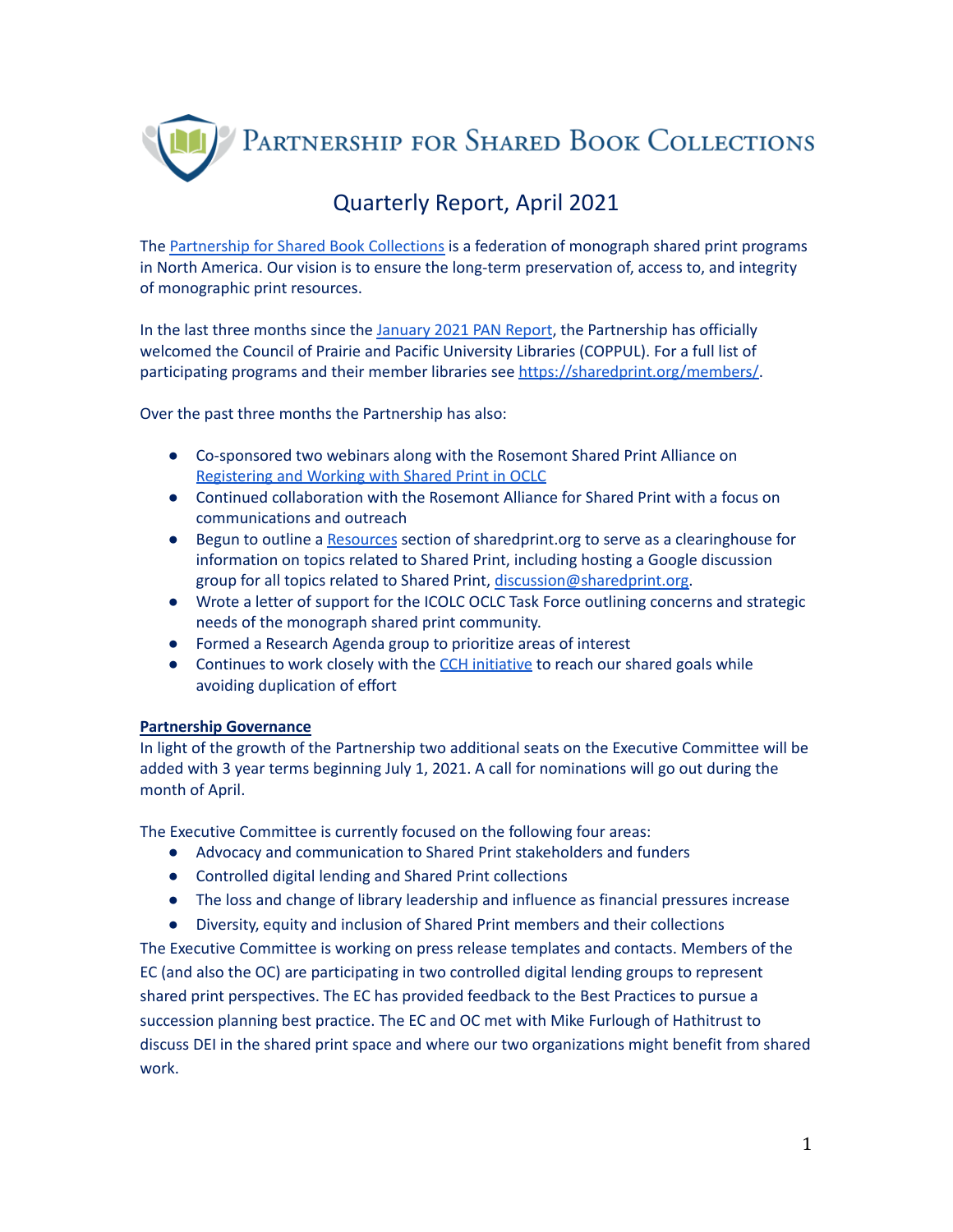#### **Partnership Working Groups**

The work of the Partnership is completed by four working groups, composed of over forty volunteers from the shared print community. Below are brief updates from the groups.

#### Best [Practices:](https://sharedprint.org/about/working-groups/best-practices/)

The Best Practices Working Group, chaired by Heather Weltin (HathiTrust) and Tony Fonseca (Elms College) have added two best practices documents: [Preservation](https://sharedprint.org/best-practices/preservation/) and Exiting a Shared Print [Program](https://sharedprint.org/best-practices/best-practices-for-exiting-a-shared-print-program/). Currently, the group is working on several new [best](https://sharedprint.org/best-practices/additional-best-practices-under-development/) [practices,](https://sharedprint.org/best-practices/additional-best-practices-under-development/) which will be finalized over the course of 2021.

[Communications](https://sharedprint.org/about/working-groups/communications/) and Advocacy (Joint Working Group with the Rosemont Shared Print Alliance)**:** Chaired by John Burger (ASERL), this newly formed group has met twice to develop simplified messaging about shared print, focusing on non-librarian audiences. A draft will be ready for review/comment soon.

## [Infrastructure](https://sharedprint.org/about/working-groups/infrastructure/)**:**

Chaired by Linda Wobbe (SCELC) the Infrastructure group continues to investigate topics of Resource Sharing and is meeting with vendors to outline needs and understand the current landscape.

This group includes members of the CRL/CDL/HathiTrust collaboration and will work closely with them to complement their efforts and to support their work while investigating methods of identifying unique materials and increasing discoverability.

#### [Research](https://sharedprint.org/about/working-groups/research-and-network-level/) & Network Level:

Chaired by Ian Bogus (ReCAP), this group currently has three active task forces described below, and is also beginning to investigate the impact of shared print on resource sharing.

*The Cost and Value of Shared Print Task Force* is finishing up it's first phase of literature and document review. One big takeaway from this portion of the project was that the corpus of writing on shared print is due for an update and that the final report of our group may help to fill that void. The next phase will be careful planning of our information collection tools and targeting respondents.

*The Shared Print Toolkit Task Force* has held interviews with new and emerging programs and is beginning to outline a 'shared print 101' toolkit.

*The Risk Task Force* continues to flesh out metrics for use in the 'number of copies' model that predicts the likelihood that at least one usable copy is available after a designated horizon which was developed by Dr. Candace Yano (UC Berkeley). Currently they are investigating degradation curves. A subgroup is also working on a draft paper sharing the results of its study on Bibliographic Accuracy.